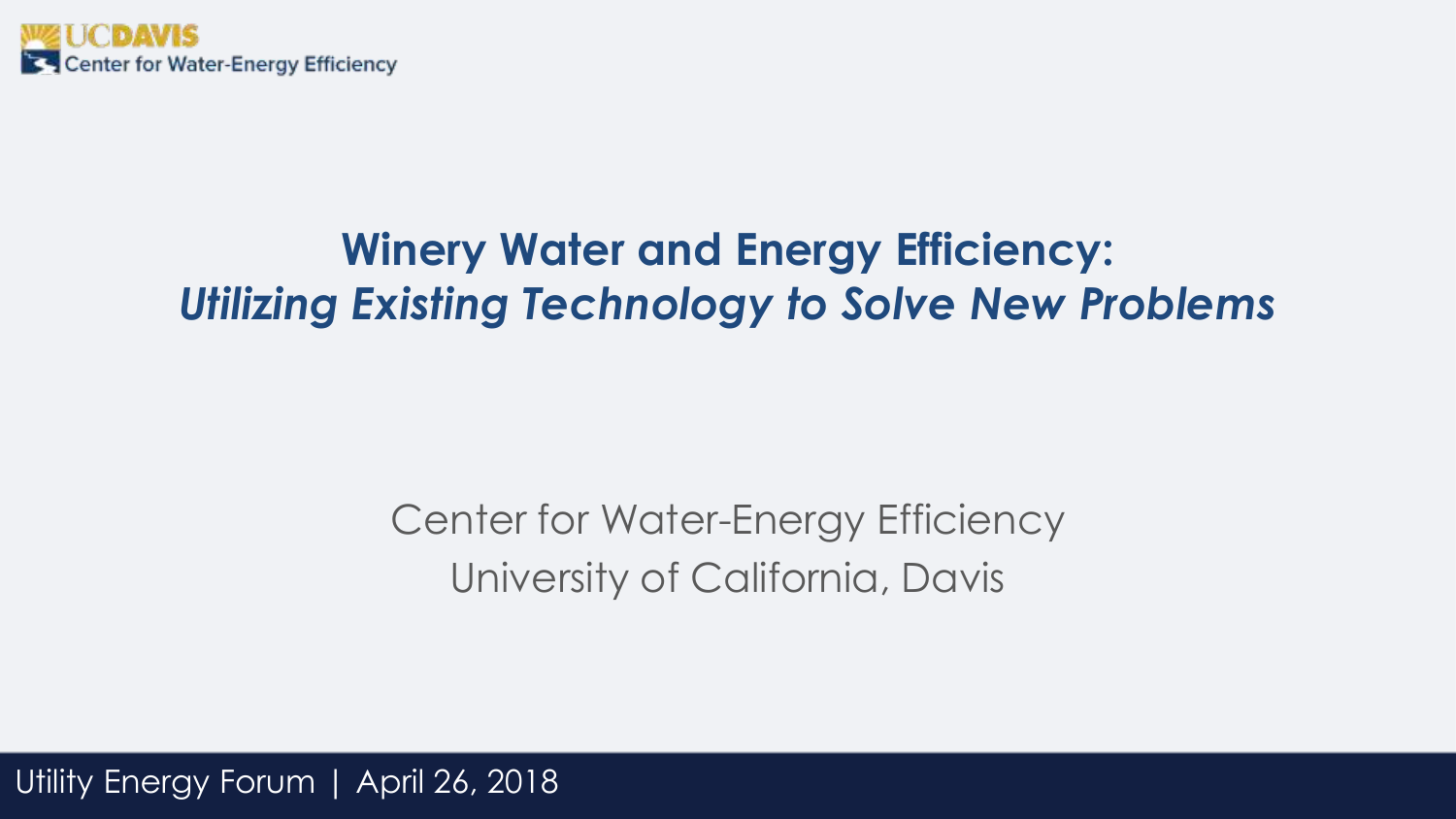

### Energy and Efficiency Institute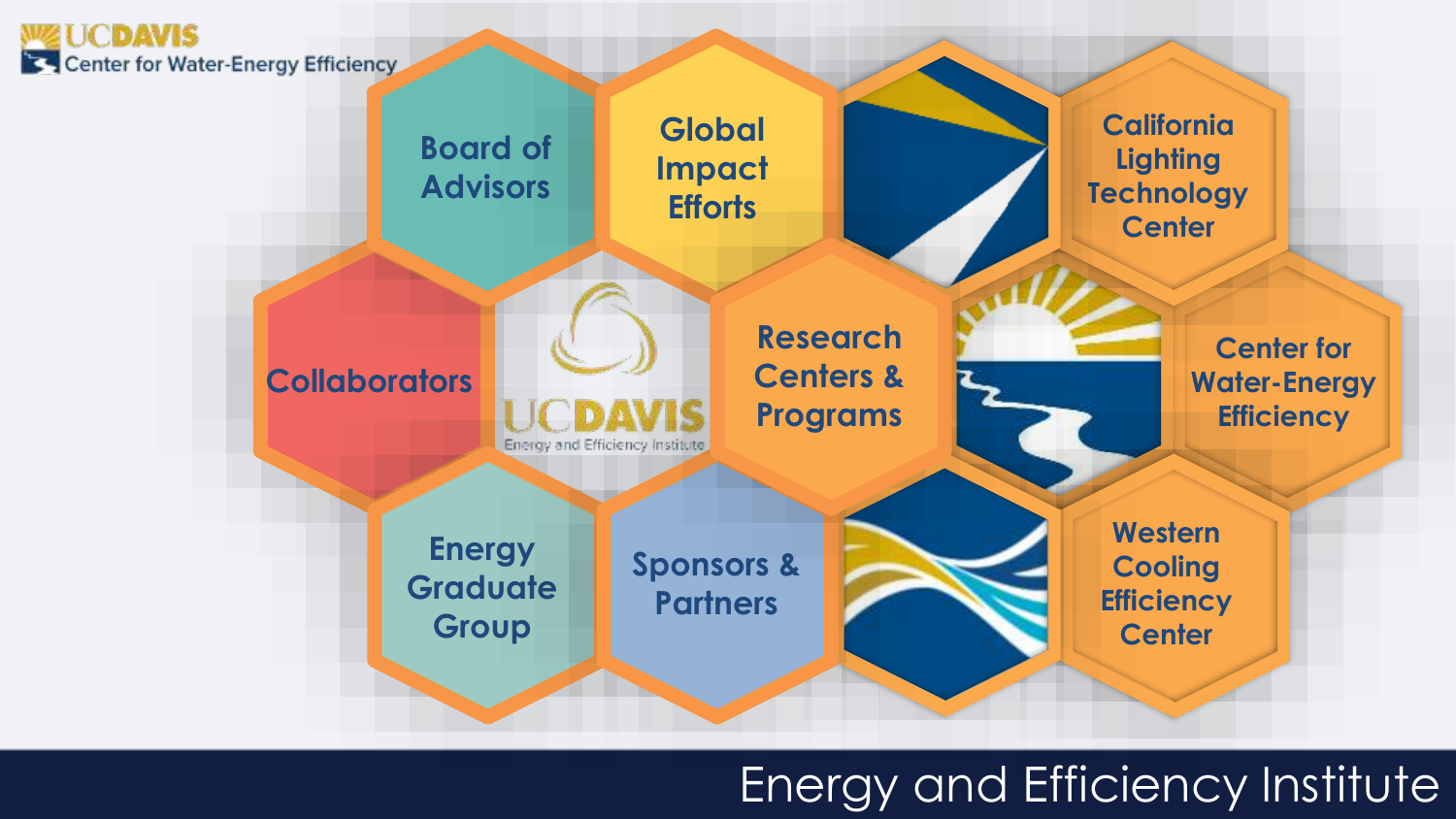

## Center for Water-Energy Efficiency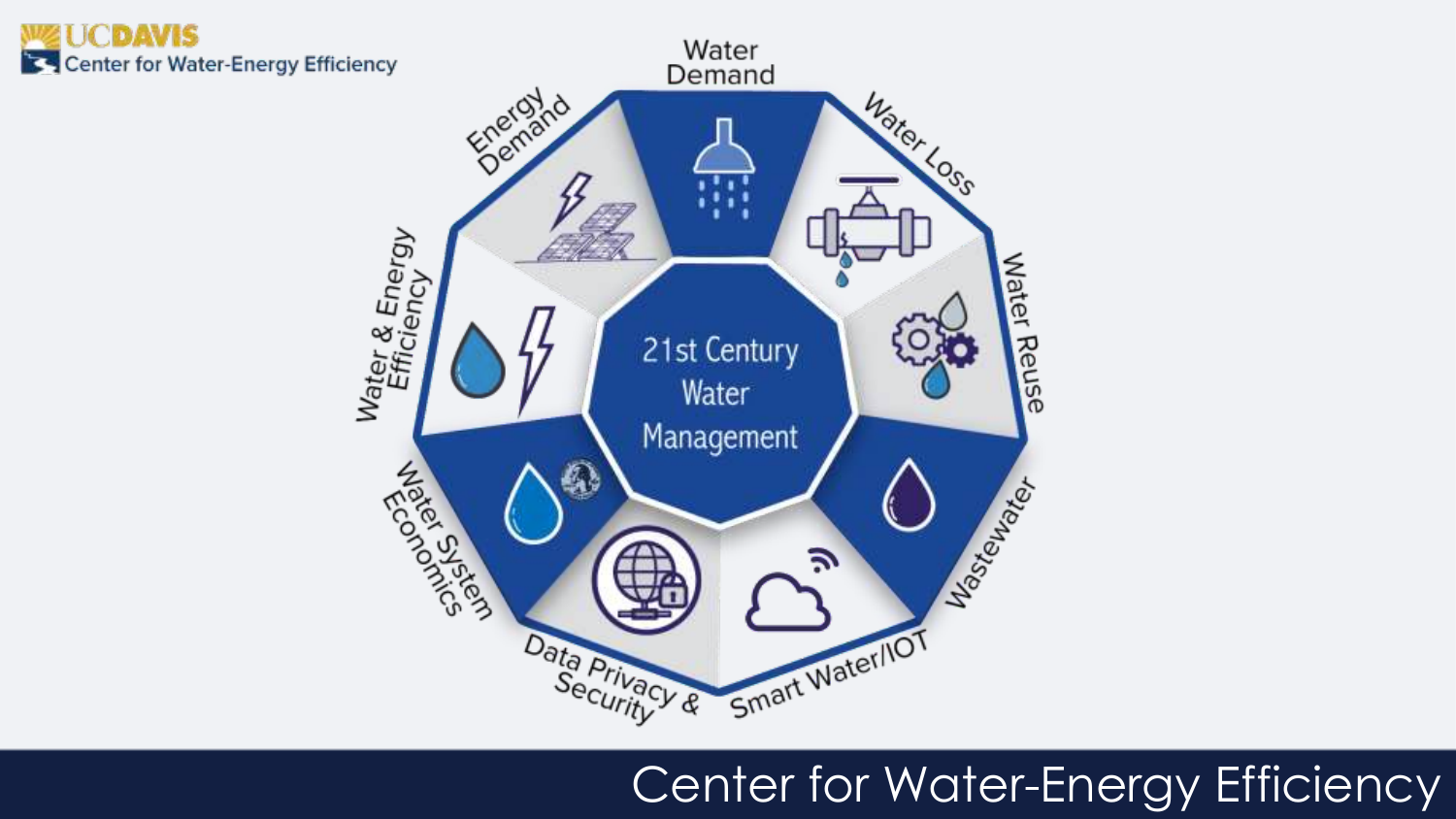



\*2014 data. Running average is 85%.

## California Wine Industry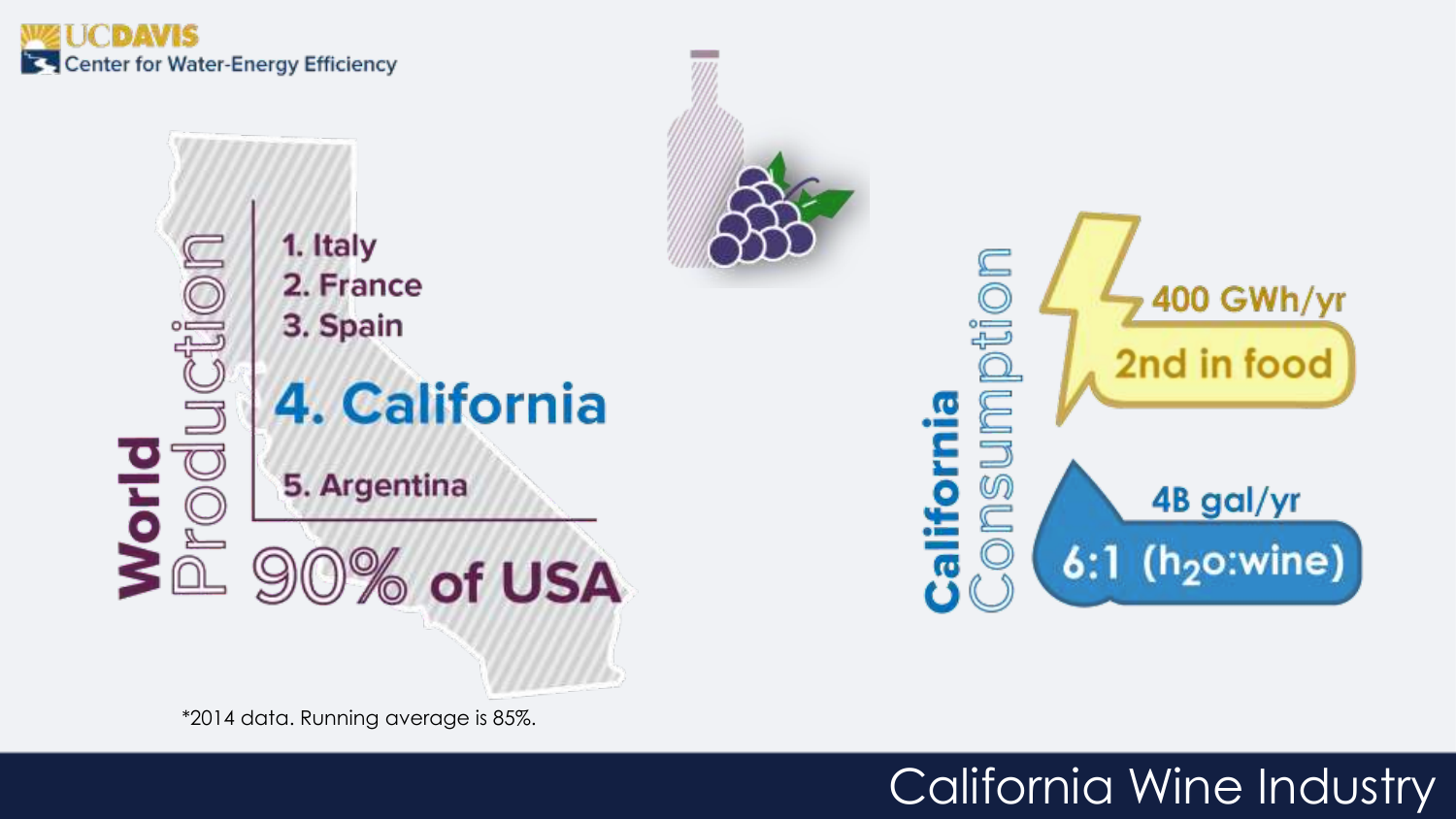# **WZ UCDAVIS**<br>Solution of Water-Energy Efficiency





http://blog.kj.com/wp-content/uploads/2011/10/IMG\_8989\_CCweb.jpg

# Cold Stabilization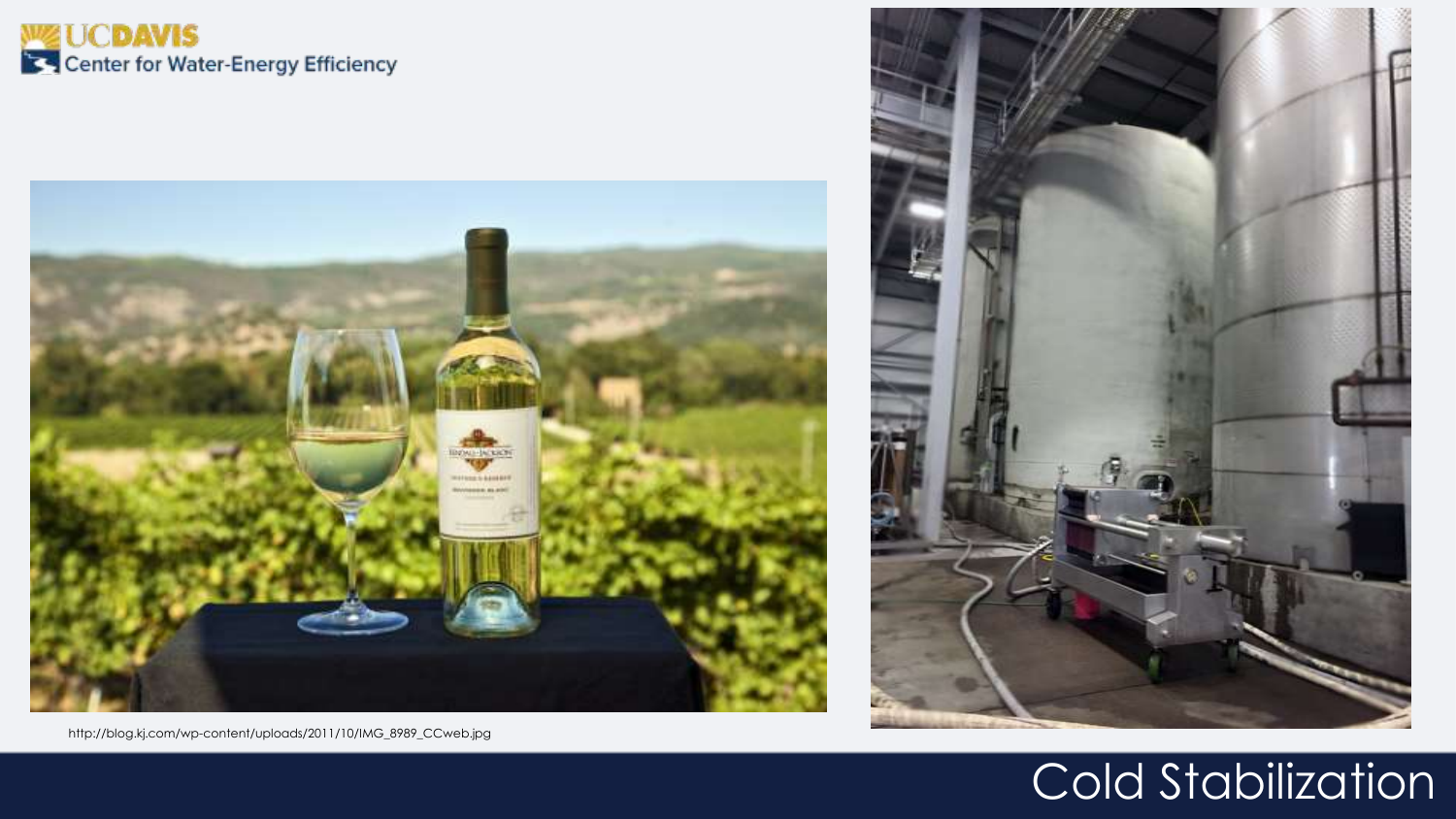### **CDAVIS** Center for Water-Energy Efficiency





\*Process Engineers Inc.

## Innovative Heat Exchange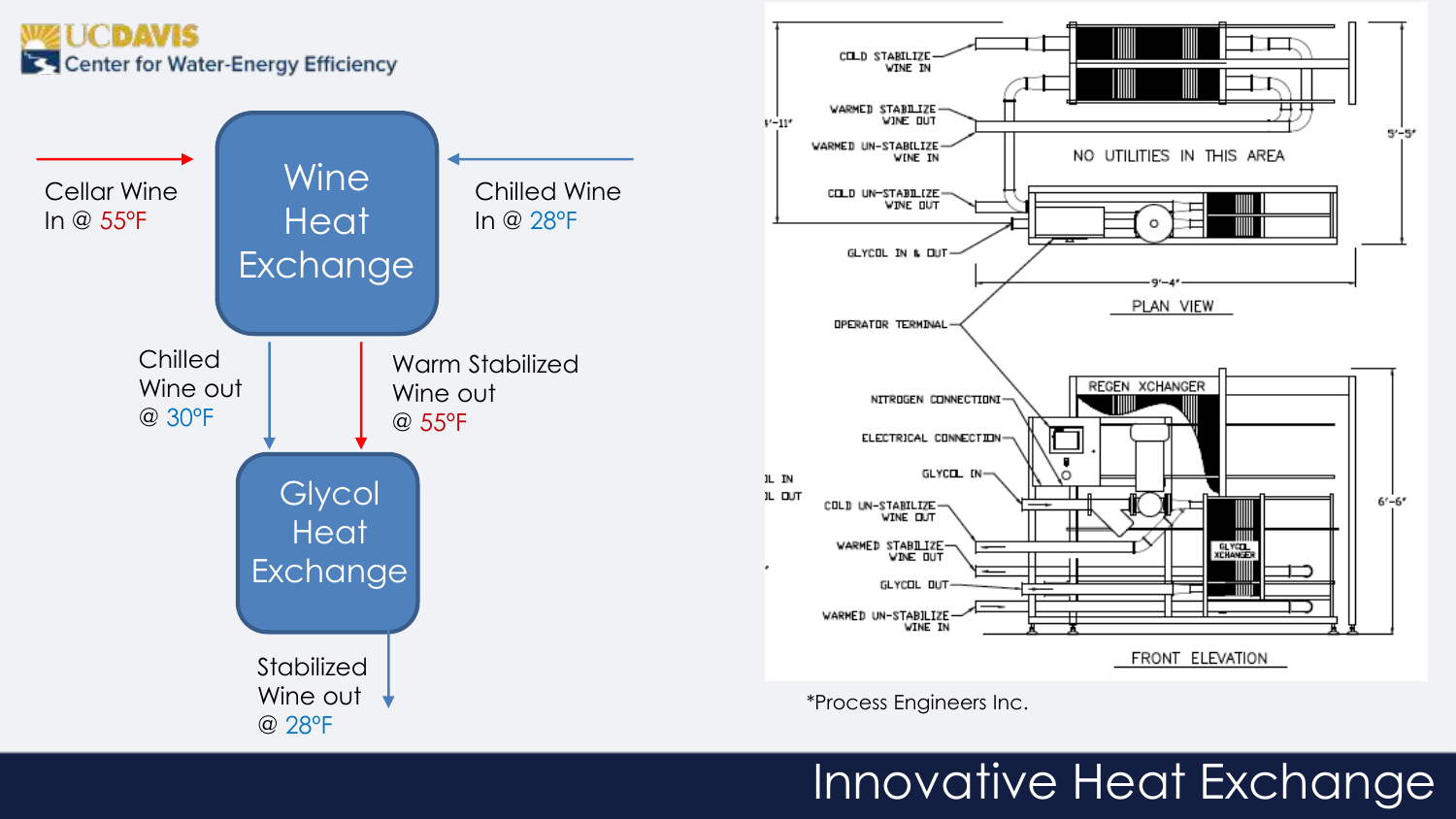



### Water Reuse Potential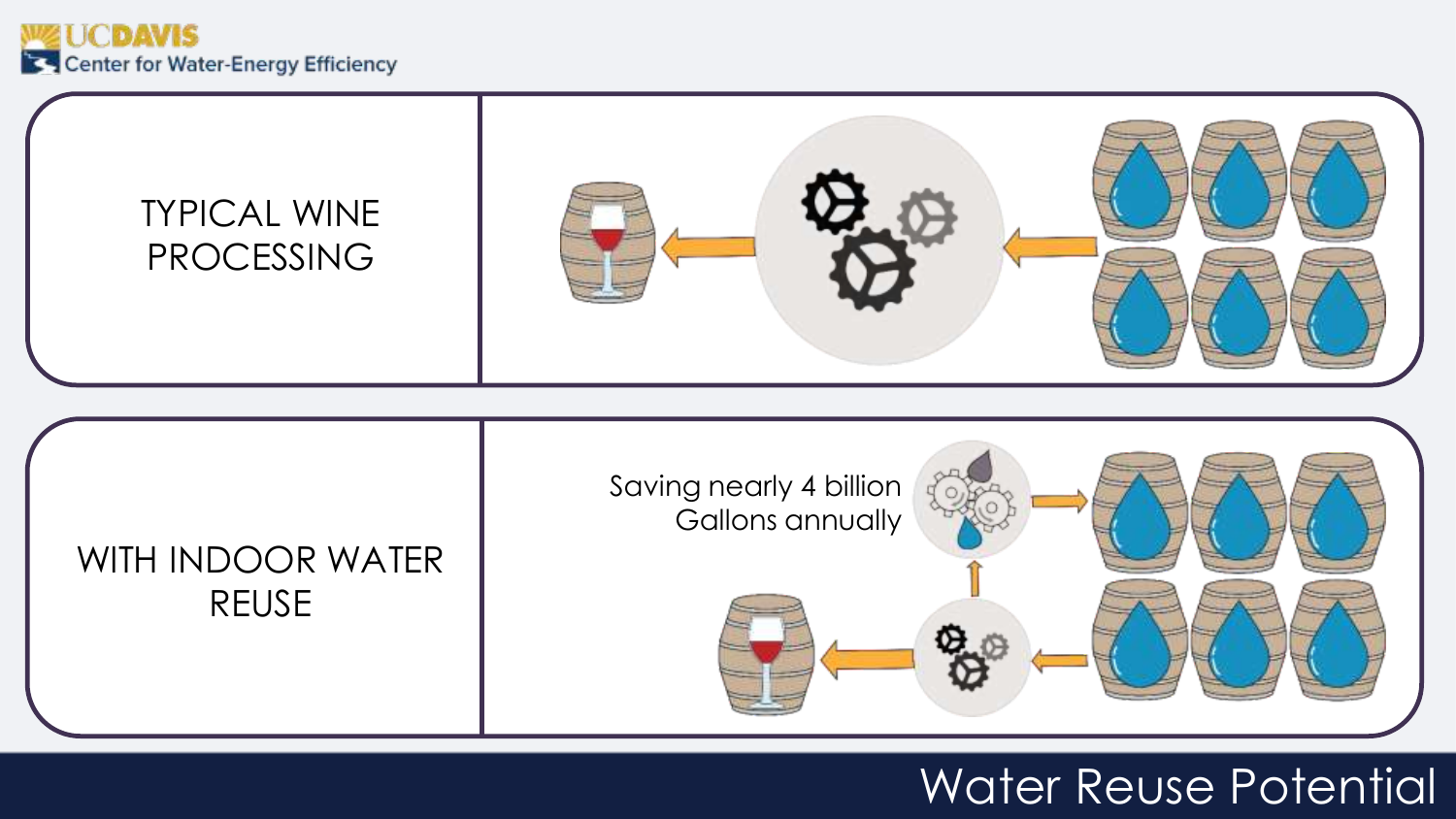

- VSEP Vibratory Shear Enhanced Process
- Efficient reverse osmosis system
- 90% clean water recovery





\*New Logic Research

http://www.vsep.com/technology/index.html

# Water Treatment Technology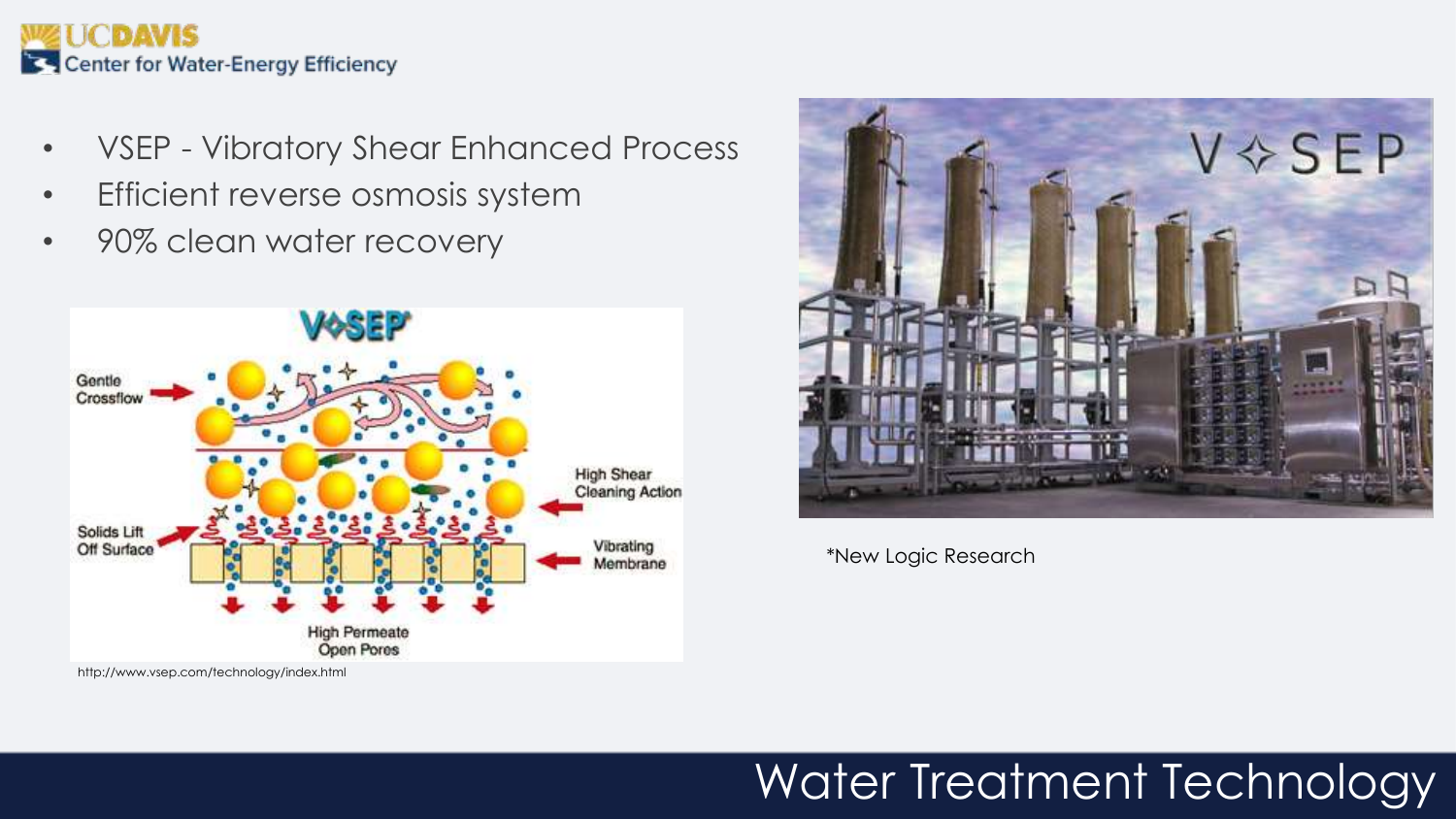### **WE UCDAVIS** Center for Water-Energy Efficiency





CEC Grant

### **Winery Water and Energy Savings**

#### **The Issue**

California is the fourth largest producer of wine in the world. The California wine industry is a significant water consumer and is the second largest consumer of electricity among the food and beverage industry. As the wine industry and its associated water and energy use continue to expand, efficiency technologies will become increasingly important. Water supply is limited and energy bills will become a larger portion of operating costs if not contained. Water reuse and novel heat recovery can significantly decrease fresh water use in wine production while decreasing energy use, but data on technical and economic feasibility is limited.

#### **Project Innovation + Advantages**

This project is testing two energy and water saving technologies at a winery facility in northern California. The first technology is a water treatment and reuse system to recycle wastewater for indoor barrel washing. The second is a wine-to-wine heat exchanger for the cold-stabilization of white wines. Both technologies have been installed on a single skid at

**Two Technologies to Achieve Water and Energy Efficiency in the Wine Industry** 

### **BENEFITS**

The project focuses on full-scale technology demonstrations of two water and energy saving technologies for the wine industry. The water treatment and reuse system uses reverse osmosis to treat water to potable standards for barrel washing with an estimated water use reduction of 90 percent. The second technology significantly reduces the amount of energy used to stabilize the white wine.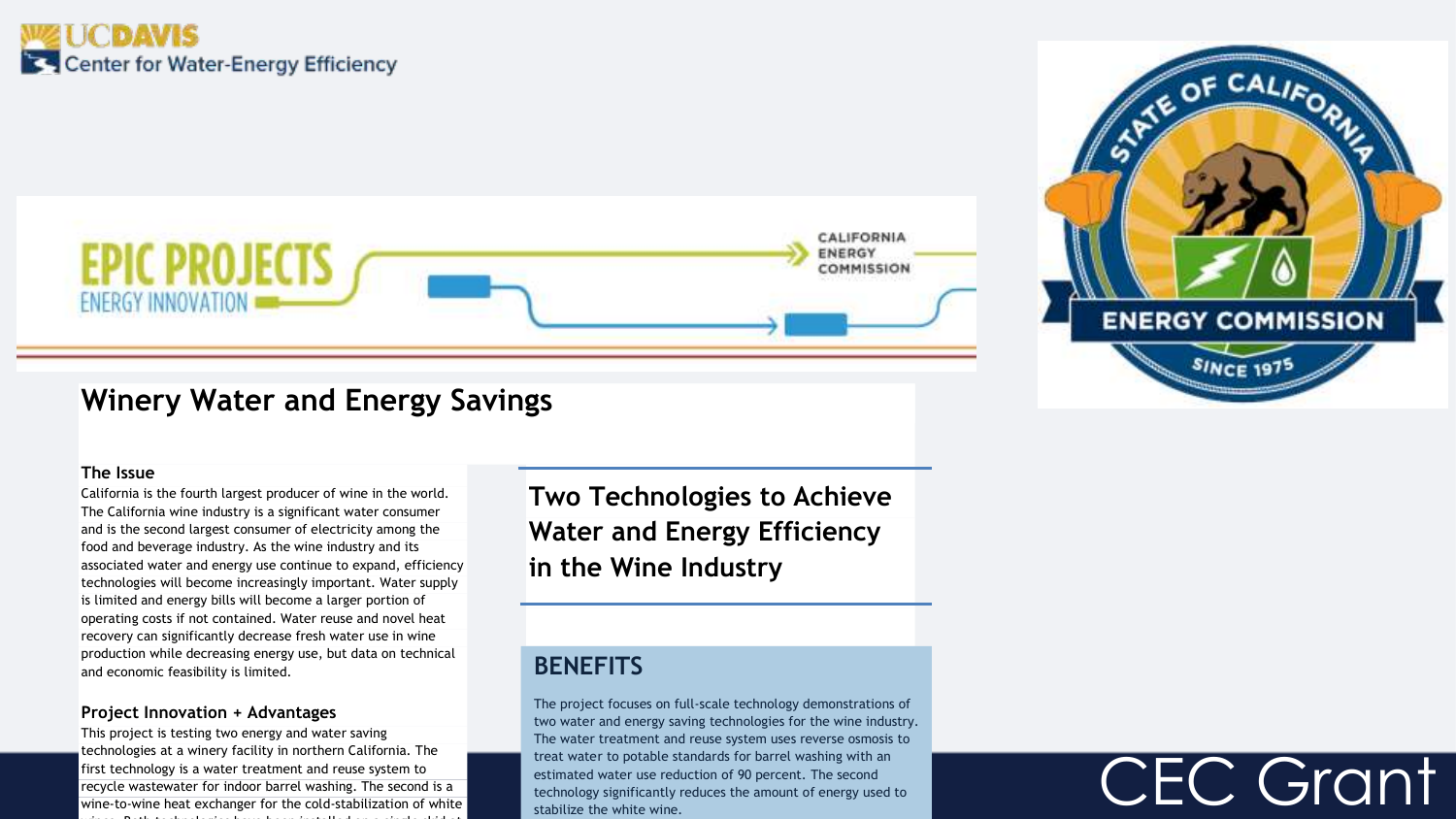

### Large Bottling/Racking Facility:

- ~2% of California's production
- 13 MG wine/year
- 5.5 M cases/year





### Santa Rosa, CA

# Jackson Family Wines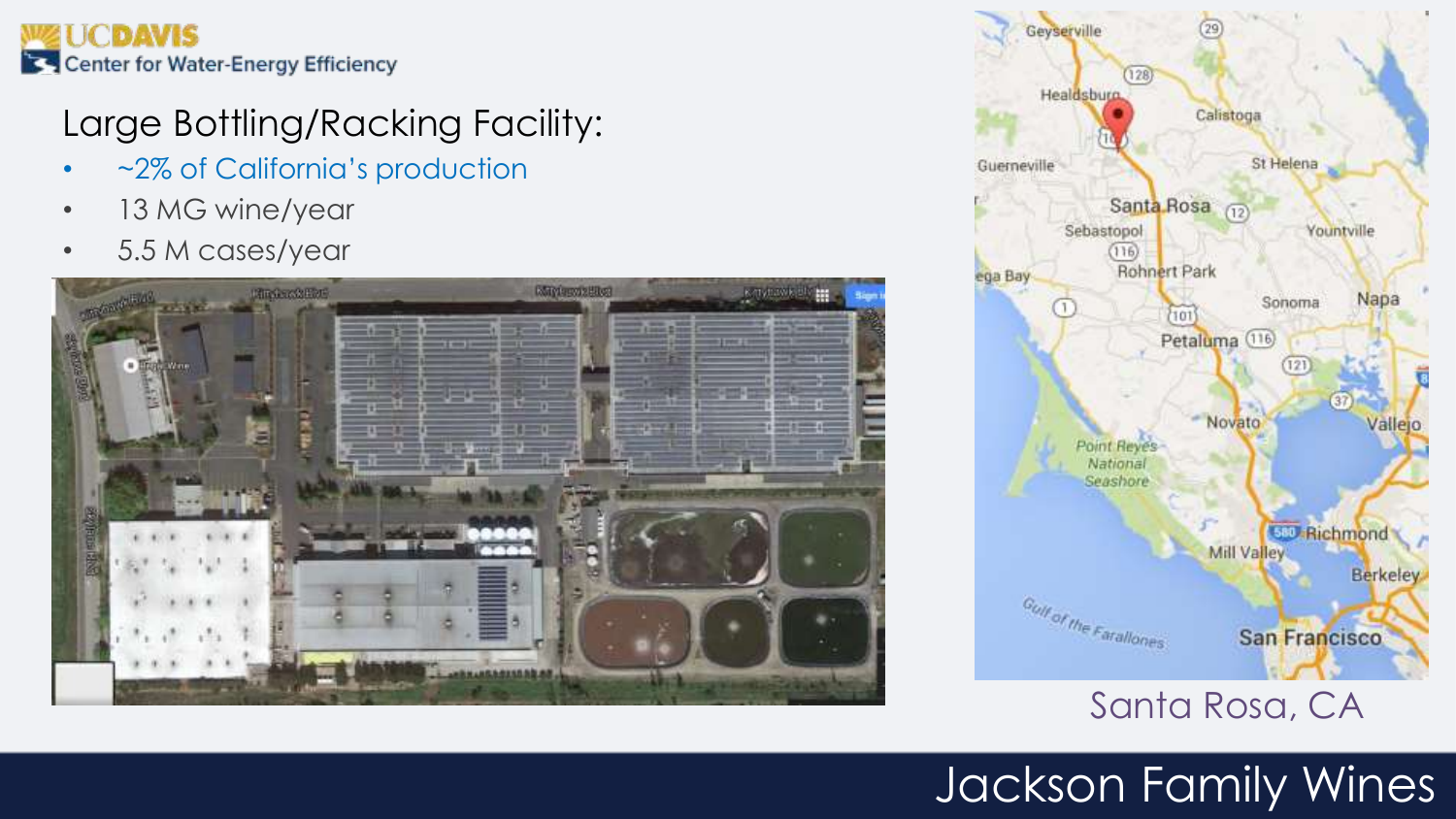

# Projected Savings

| <b>Electricity</b> | 203,451 kWh/yr          |  |
|--------------------|-------------------------|--|
| <b>Natural Gas</b> | $27,743$ therms/yr      |  |
| Cost               | \$49,429/yr             |  |
| <b>Emissions</b>   | $473,116$ lbs $CO2e/yr$ |  |

\*Assuming 13 M/gal wine processed annually



Photo by Jackson Family Wines

### Wine-to-Wine Heat Exchanger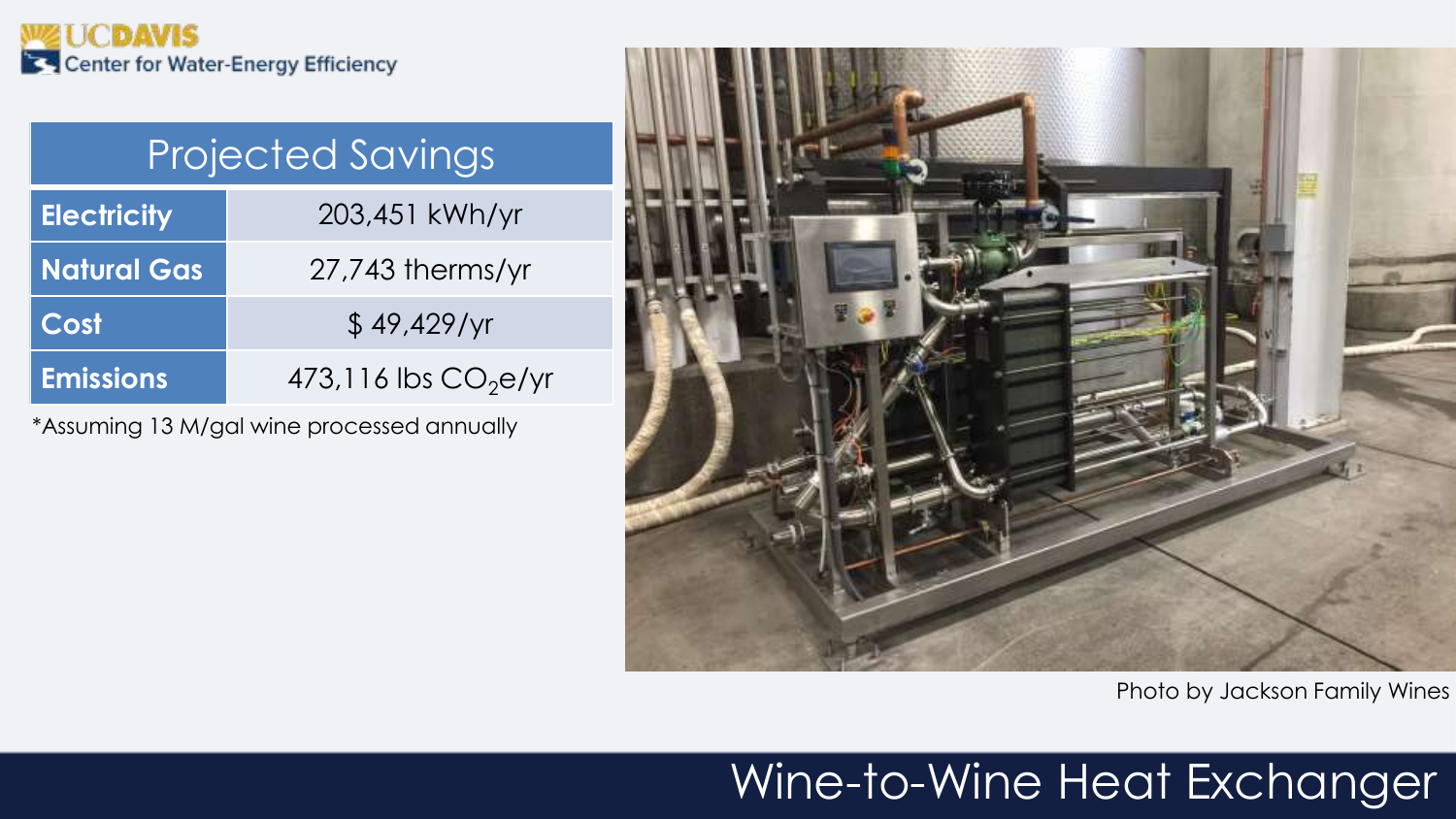





## Recycle + Reuse Barrell Wash Water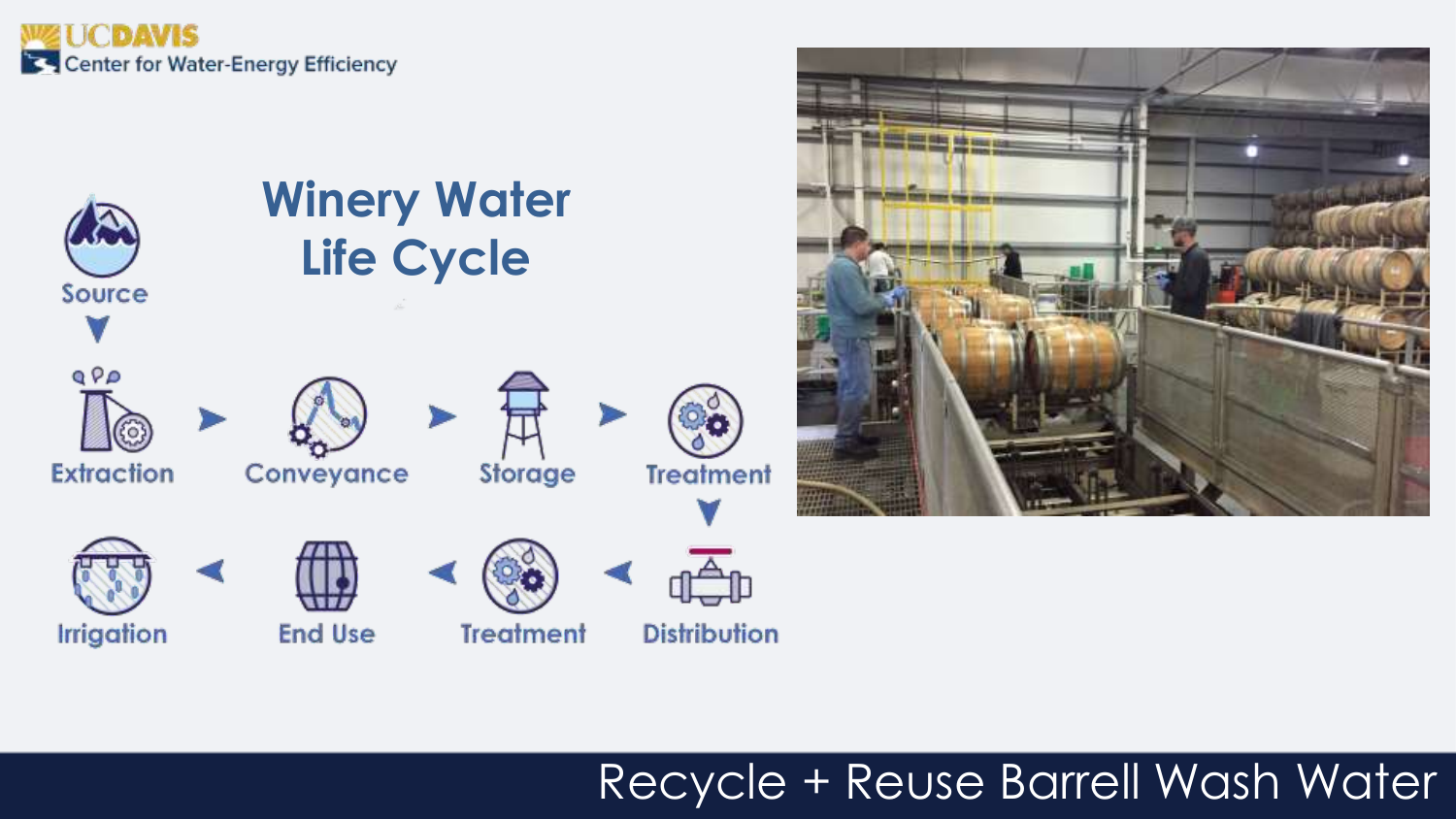

### Projected Savings

| <b>Fresh Water Use</b> | 90% | 1,417,500 gal/yr |
|------------------------|-----|------------------|
| <b>Electricity</b>     | 63% | 42,450 kWh/yr    |
| <b>Energy Cost</b>     | 63% | \$5,000/yr       |
| <b>GHG Emissions</b>   | 63% | 31,000 lb/yr     |



### Recycle + Reuse Barrell Wash Water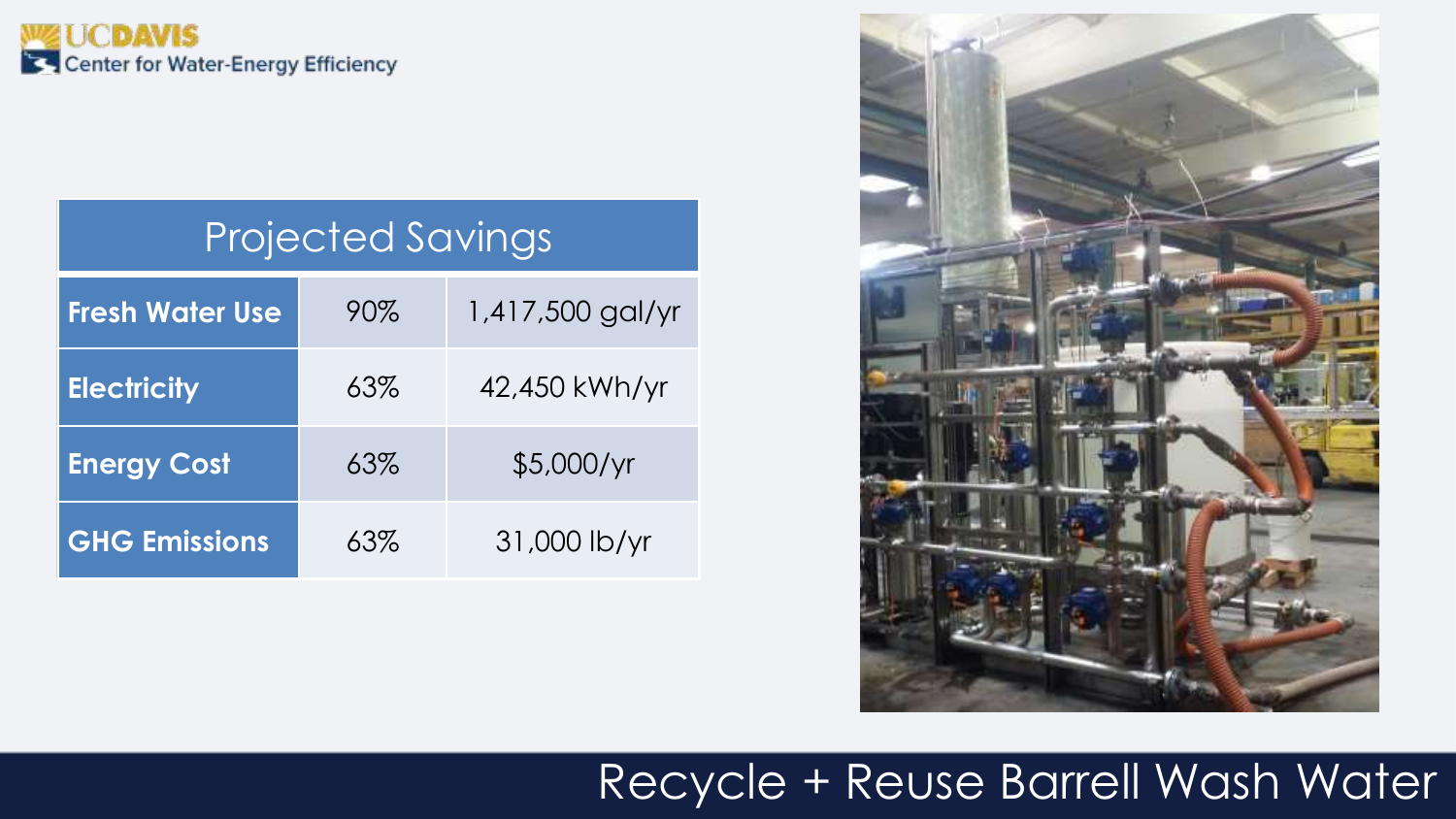

Contact info:

Kendra Olmos (530) 752-5439 kcolmos@ucdavis.edu



Thank you